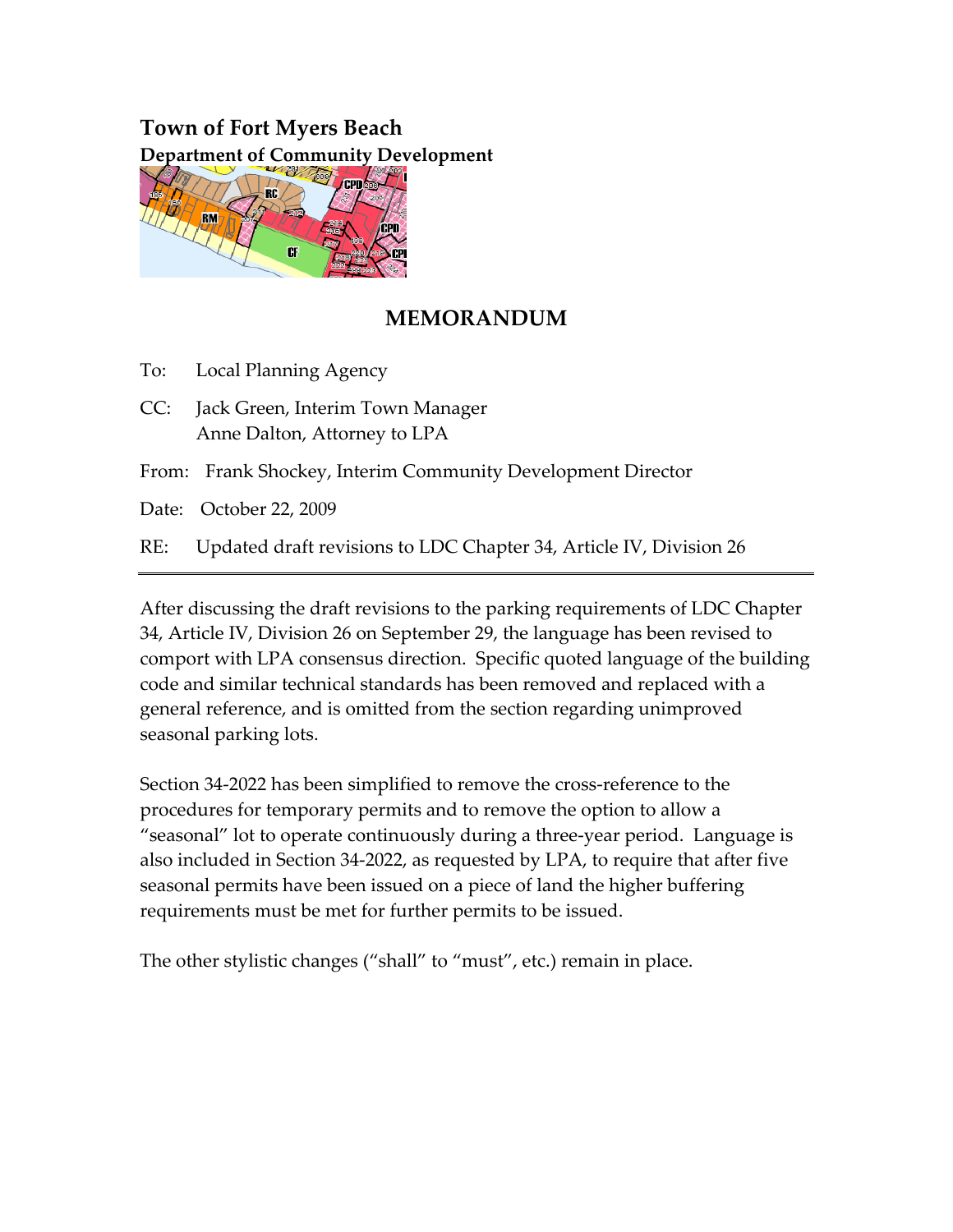# **EXHIBIT A**

# **FORT MYERS BEACH LAND DEVELOPMENT CODE**

# **CHAPTER 34 ZONING DISTRICTS, DESIGN STANDARDS, AND NONCONFORMITIES**



### **Sec. 34-2011. Types of parking facilities.**

(a) *Single-purpose parking lots.* Single-purpose parking lots are designed to serve individual businesses, condominiums, or shopping centers. Single-purpose parking lots are usually located on the same parcelsite as the use they serve and may include parking spaces under a building or in a parking garage.

- (1) Most single-purpose parking lots are considered by this code to be accessory uses of land (§ 34-1171) and thus can be built to serve any permitted principal use on the same parcel of land.
- (2) Some single-purpose parking lots serve two or more non-abutting parcels, as provided in § 34-2018 for joint-use parking lots.
- (3) Surplus spaces in some single-purpose parking lots may be rented to the general public during peak periods, as provided in subsection 34-2019(a).

(b) *Shared parking lots***.** Shared parking lots are open to the public, generally for a fee, regardless of the destination of the person parking there. Shared parking lots may be operated as a private business or by a governmental entity, and may include a surface parking lot and/or a parking garage.

(1) Seasonal shared parking lots may be permitted obtain temporary use permits administratively for up to three-year periods as provided in § 34-2022 of this chapter.

- (2) Permanent shared parking lots are considered a principal use of a parcel of land and may be approved in certain zoning districts only by special exception or through the Commercial Planned Development zoning district procedures.
- (3) Parking garages that operate in whole or part as shared parking lots are also considered a principal use of land and may be approved only through the Commercial Planned Development zoning district procedures(see §§ 34-620(d) and 34-676(e)).

(c) *On-street parking***.** Governmental entities sometimes provide on-street parking spaces, usually with parking meters, that are available for use by the public regardless of their destination. On-street parking is closely related to the functioning of the adjoining street and is provided as a public works project rather than being regulated as a land development activity by this code.

## **Sec. 34-2012. Definitions.**

For purposes of this division only, certain words or phrases are defined as follows:

*Employees* means the regular working staff, paid, volunteer, or otherwise, at maximum strength and in full-time equivalent numbers, necessary to operate, maintain, or service a given facility or use under normal levels of service.

*High turnover* applies to parking lots where vehicles are parked for relatively short periods of time ranging from a few minutes to several hours. Customer parking for retail stores, restaurants, bars, offices, or similar establishments is considered to be high turnover.

*Low turnover* applies to parking where vehicles are parked for relatively long periods of time, such as employee parking during the day, uses such as beach parking or marina parking where customers typically leave their cars for periods of several hours or more, and overnight parking in residential developments.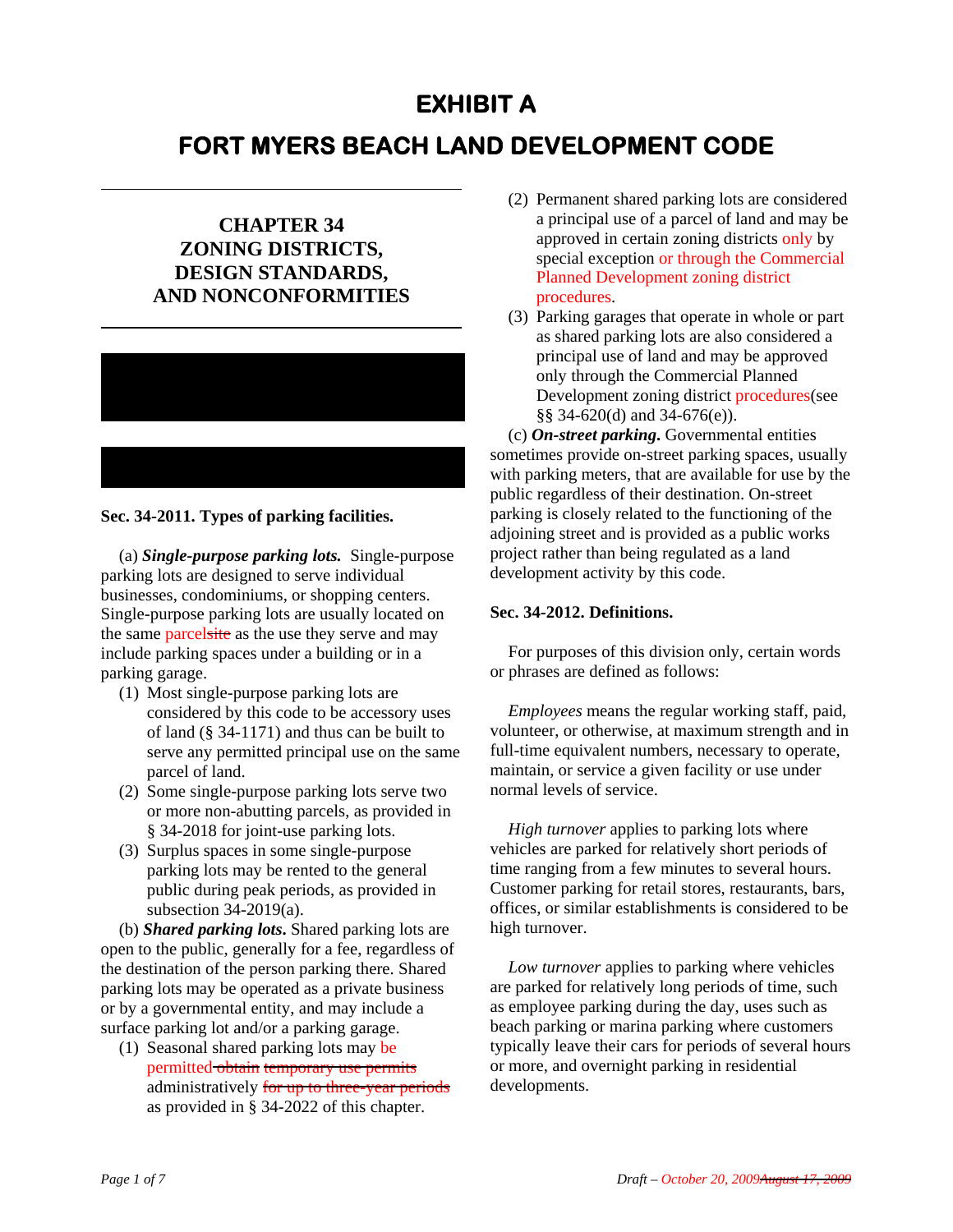*Parking aisle* means an accessway within a parking lot which provides direct access to individual parking spaces.

*Parking lot* means an area of land designed, used or intended for parking five (5) or more vehicles*.*

*Parking lot entrance* means the accessway which provides ingress or egress from a street right-of-way or easement to a parking lot.

*Parking space* means an area of land designed or intended for parking one (1) vehicle. Some parking spaces are designated as disabled spaces.

## **Sec. 34-2013. Access.**

(a) Each parking lot mustshall have a distinct parking lot entrance. Such entrance mustshall meet the requirements of ch. 10, as well as the following:

- (1) Minimum width at the property line for oneway entrances is 10 feet.
- (2) Minimum width at the property line for twoway entrances is 20 feet.
- (3) Maximum width at the property line is 25 feet.

The director may determine that traffic volumes, truck traffic, or other special circumstances warrant other requirements.

(b) Parking lot entrances mustshall not exceed a six percent grade for 20 feet into any lot or parcel., nor shall a A parking lot entrance must not enter a street right-of-way or easement at an angle of less than 90 degrees unless a lesser angle is approved by the director.

# **Sec. 34-2014. Parking plan.**

A parking plan is shall be required for all uses, except single-family **residence** and two-family dwelling units, and mustshall be submitted for review and approval in accordance with ch. 10. Developments thatwhich are not required to be approved in accordance with chapter 10 mustshall submit plans to the director prior to issuance of a building permit. The plan mustshall accurately designate the required parking spaces, parking aisles, and parking lot entrance, as well as the relation of any off-street parking facilities to the uses or structures such facilities are designed to serve.

### **Sec. 34-2015. Location and design.**

The location and design of all parking lots mustshall embody the following provisions:

- (1) *Location of single-purpose parking lots.* Parking spaces that are required to support specific land uses (see § 34-2020) mustshall be provided on the same premises and within the same or similar type zoning district as the use they serve, except in the DOWNTOWN zoning district as provided in § 34-676(a). Joint-use parking lots are regulated by § 34- 2018.
- (2) *Location of shared parking lots.* Shared parking lots may be constructed as follows:
	- a. Seasonal shared parking lots may must obtain **temporary** use permits administratively for up to three-year periods as provided in § 34-2022 of this chapter. The location and certain design features of seasonal parking lots are regulated by § 34-2022.
	- b. Permanent shared parking lots are considered a principal use of a parcel of land and may be approved in certain zoning districts only by special exception or through the CPD (commercial planned development) zoning district procedures.
	- c. Parking garages that operate in whole or part as shared parking lots are also considered a principal use of land and may be approved only through the CPD (commercial planned development) zoning district procedures (see §§ 34- 620(d) and 34-676(e)).
- (3) *Design.* In addition to the requirements set forth in this division, all parking lots mustshall be designed in accordance with the buffer, landscaping, drainage, and other requirements set forth in ch. 10 and elsewhere in this chapter.
- (4) *Lighting.* If the parking lot is to be used at night, adequate lighting mustshall be provided for the driveways, ingress, and egress points, and parking areas of all commercial and industrial uses. Such lighting mustshall be so arranged and directed as to eliminate glare on any other use, and must comply with applicable sea turtle lighting restrictions in ch. 14.
- (5) *Stacking*. All individual parking spaces mustshall be accessible from a parking aisle intended to provide access to the space.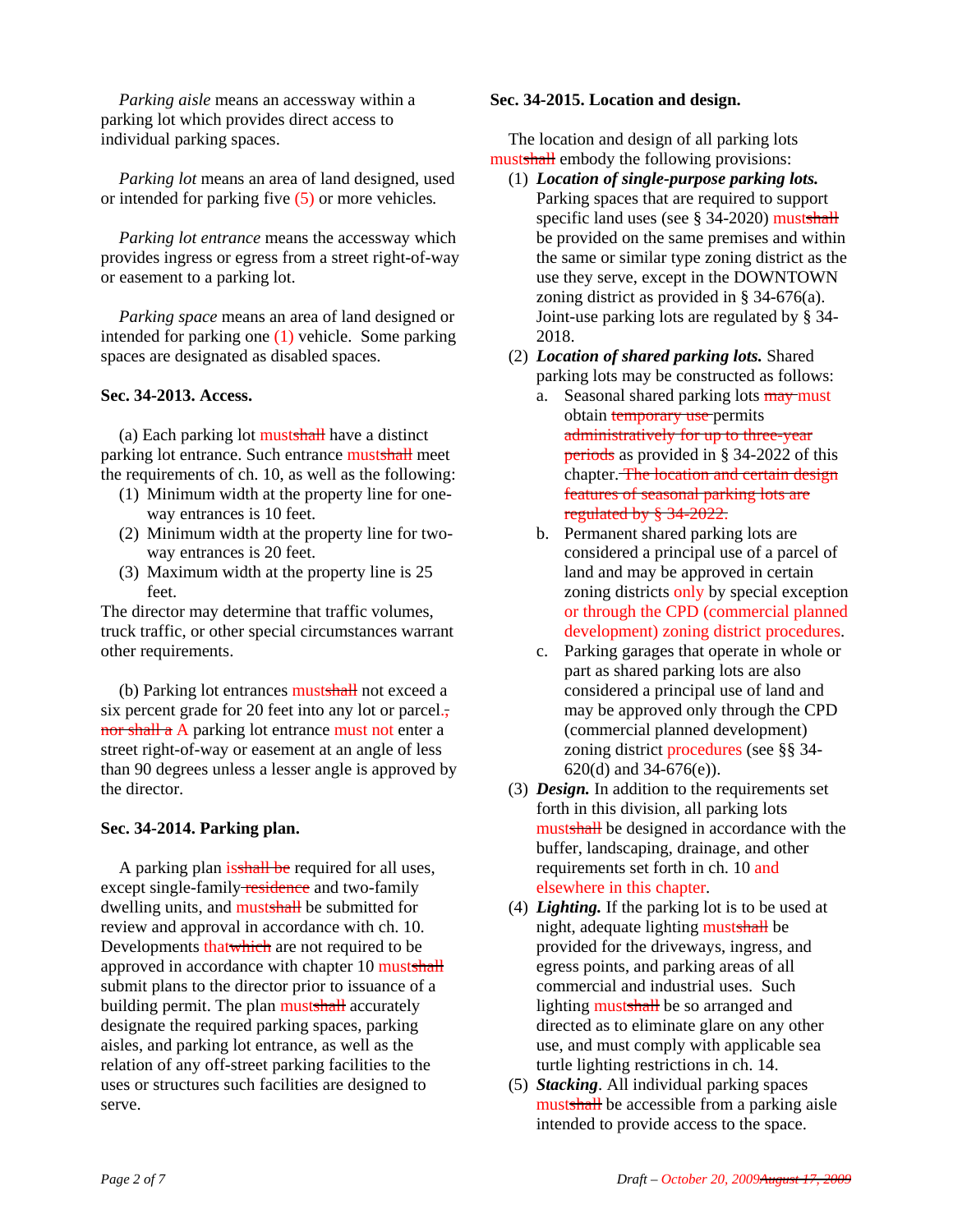Stacking of vehicles (one behind the other) mayshall be permitted only where each dwelling unit has a specific garage or driveway appurtenant to it and in valet parking facilities wherein parking is performed only by employees of the facility.

- (6) *Exiting.* All parking lots mustshall be provided with sufficient maneuvering room so as to allow an exiting vehicle to leave the parking lot in a forward motion, except where approved by the director under the following conditions:
	- a. The right-of-way is a local street and:
		- 1. There is insufficient room on the parcel for vehicles to turn and exit in a forward direction, and
		- 2. The number of parking spaces backing out are no more than the minimum required by this division to serve existing buildings; or
	- b. The parking spaces are in the "Pedestrian Commercial" category of the comprehensive plan and do not unduly interfere with critical congested road segments or the normal usage of existing or proposed sidewalks.
- (7) *End spaces.* Parking lots utilizing 90° parking with dead-end aisles mustshall provide a turning bay for those spaces at the end of the aisle.
- (8) *Pedestrian system.* In any parking lot where more than one tier of parking spaces is to be developed, walkways mustshall be provided which accommodate safe and convenient pedestrian movement. from vehicles to building entrances and other walking destinations. If these walkways cross major parking aisles, the walkways shall be clearly differentiated from the surface of the aisle.

# **Sec. 34-2016. Dimensional requirements; delineation of parking spaces.**

In addition to satisfying all other provisions of this division, the arrangement and spacing of offstreet parking lots must shall conform to the following requirements:

- (1) *Minimum dimensions. [No changes]*
- (2) *Effect of minimum dimensions on size of parking lots. [No changes]*

(3) *Disabled space dimensions.* Individual disabled parking space dimensions mustshall be 12 feet by 18 feet. Parking access aisles must be no less than 5 feet wide and must be part of an accessible route to the building or facility entrance. These dimensions do not guarantee compliance with the Americans with Disabilities Act (ADA) of 1990.

# (4) *Delineation of spaces.*

- a. *Paved parking lots.*
	- 1. Parking spaces mustshall be delineated by all-weather painted lines, not less than four inches in width, centered on the dividing line between spaces.
	- 2. Parking spaces for the disabled must be prominently outlined with blue paint, and must be repainted when necessary, to be clearly distinguishable as a parking space designated for persons who have disabilities and must be posted with a permanent above-grade sign bearing the international symbol of accessibility and the caption "PARKING BY DISABLED PERMIT ONLY". Signs erected after October 1, 1996 must indicate the penalty for illegal use of these spaces.
- b. *Unpaved parking lots.*
	- 1. Perimeter parking spaces in unpaved parking lots mustshall be delineated by placing a parking block three feet from the end of the parking space and centered between the sides of the space.
	- 2. If a perimeter space abuts a structure, the space may be indicated on the structure, in which case parking blocks are shall not be required.
	- 3. Parking spaces for the disabled must be prominently outlined with blue paint, and must be repainted when necessary, to be clearly distinguishable as a parking space designated for persons who have disabilities and must be posted with a permanent above-grade sign bearing the international symbol of accessibility and the caption "PARKING BY DISABLED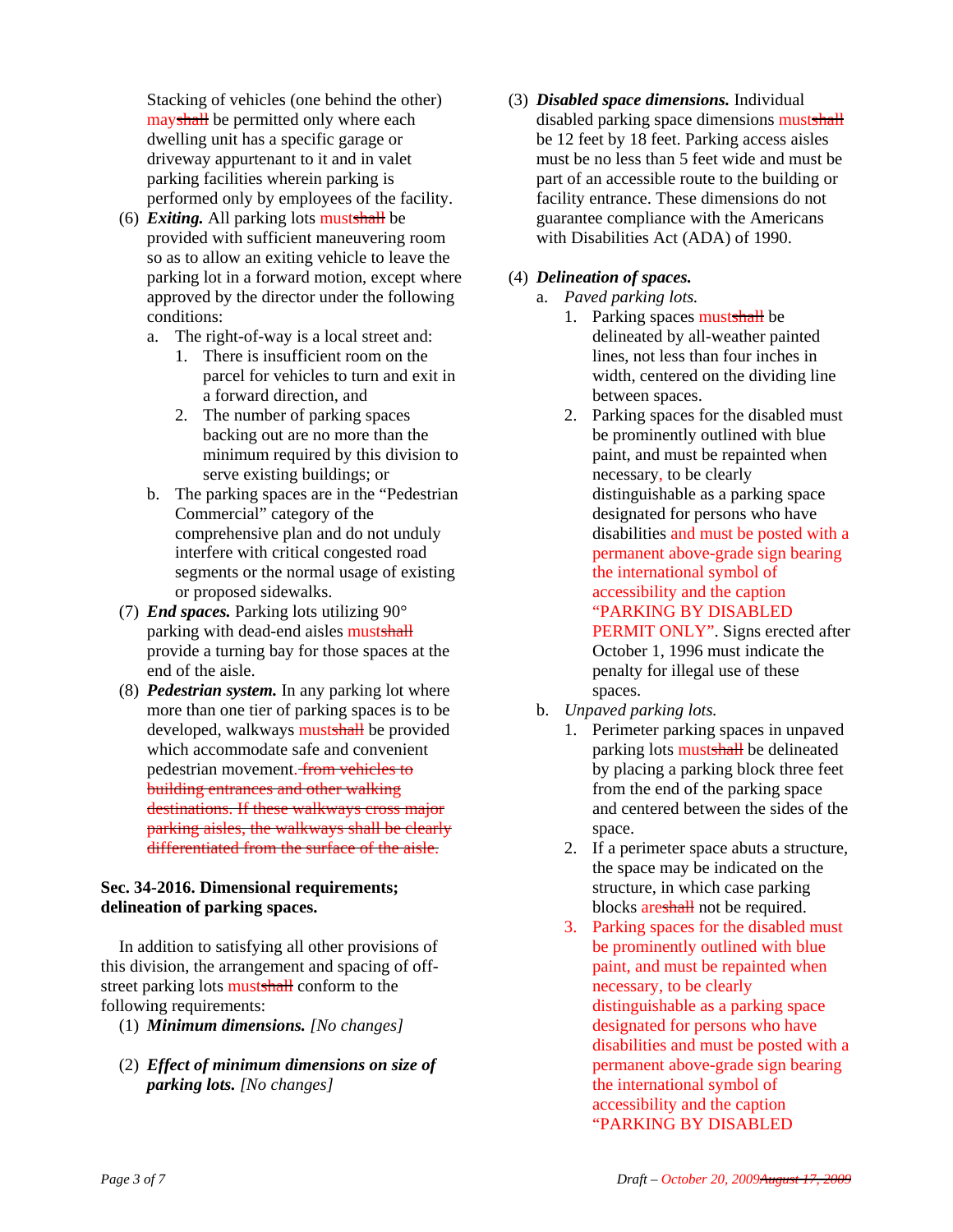PERMIT ONLY". Signs erected after October 1, 1996 must indicate the penalty for illegal use of these spaces.

### **Sec. 34-2017. Parking lot surfaces.**

(a) *High turnover parking lots.* Except as provided in this section, all high turnover parking lot aisles and parking spaces mustshall be provided with a paved surface, except for the open space beyond parking blocks. The term "paved" shall be interpreted to means and includes asphalt, concrete, brick, paving blocks, porous (pervious) asphalt or concrete, and other similar treatments. Clean (washed) angular gravel (such as FDOT #57 stone) may also be used if stabilized as provided in subsection  $(b)(1)$ .

- (1) Any parking spaces that may be permitted, seaward of the 1978 coastal construction control line mustshall be stabilized with best management practices approved by the director.
- (2) All disabled parking spaces, including disabled parking spaces seaward of the coastal construction control line, must comply with applicable requirements of state law and the Florida Building Code., shall be provided without gaps or holes that would create a danger to the user.

(b) *Low turnover parking lots*. Due to the low volume of vehicle turnover in this type lot, alternative unpaved surfaces may also be permitted provided that the areas are adequately drained and continuously maintained in a dust-free manner.

- (1) Alternative surfaces may include stabilized surfaces of grass or clean (washed) angular gravel over a well-drained base, or other similar porous materials. Stabilization may be accomplished by turfblocks (concrete or plastic) or proprietary cellular or modular porous paving systems installed in accordance with the manufacturers' specifications.
- (2) Crushed limerock that has not been washed or otherwise processed to remove fine particles will be permitted as a surface material only when designed, placed, and maintained in a manner that will:
	- a. prevent the flow of sediment-laden runoff from the lot; and
	- b. keep the surface dust-free at all times.
- (3) The use of unimproved surfaces such as sand or dirt as approved parking is shall be prohibited.
- (4) Disabled spaces must comply with applicable requirements of state law and the Florida Building Code.be provided with a smooth surface without gaps or holes which would create a danger to the user.

#### (c) *Reduced surfacing standards*

- (1) The director is authorized to permit portions of high turnover parking lots (including parking lot aisles), to meet the surfacing standards for low turnover parking lots (§ 34- 2017(b), above) when the reduced surfacing standard will be used in those portions of the parking lot expected to receive the lightest usage, such as overflow or employee parking areas.
- (2) This subsection must  $\frac{m}{x}$  not be construed inconsistently with the Americans with Disabilitiesy Act (ADA) of 1990.

(d) *Reservation of spaces for future use.* When a use or activity is required by this chapter to provide more than ten  $(10)$  high turnover parking spaces, the director may approve leaving up to 25 percent of the required spaces as landscaped areas reserved for future use, provided that:

- (1) The applicant clearly shows the reserved parking spaces on the site plan;
- (2) The reserved parking areas mustshall not be counted towards the minimum open space or landscaping or buffering requirements of this chapter or chapter 10;
- (3) All drainage facilities mustshall be calculated and built as though the reserved parking areas were impervious surfaces; and
- (4) The reserved parking areas mustshall not be used for any purpose other than landscaped open space or temporary overflow parking during special holiday seasons or sales.

Should the property owner decide to pave the reserved area for parking, he mustshall submit the original site plan or development order approval to the director, who is authorized to approve the paving provided that such paving does not include any new entrances onto a public street. If the parking area does involve new entrances, then a limited review development order is required.

# **Sec. 34-2018. Joint use of parking lots.**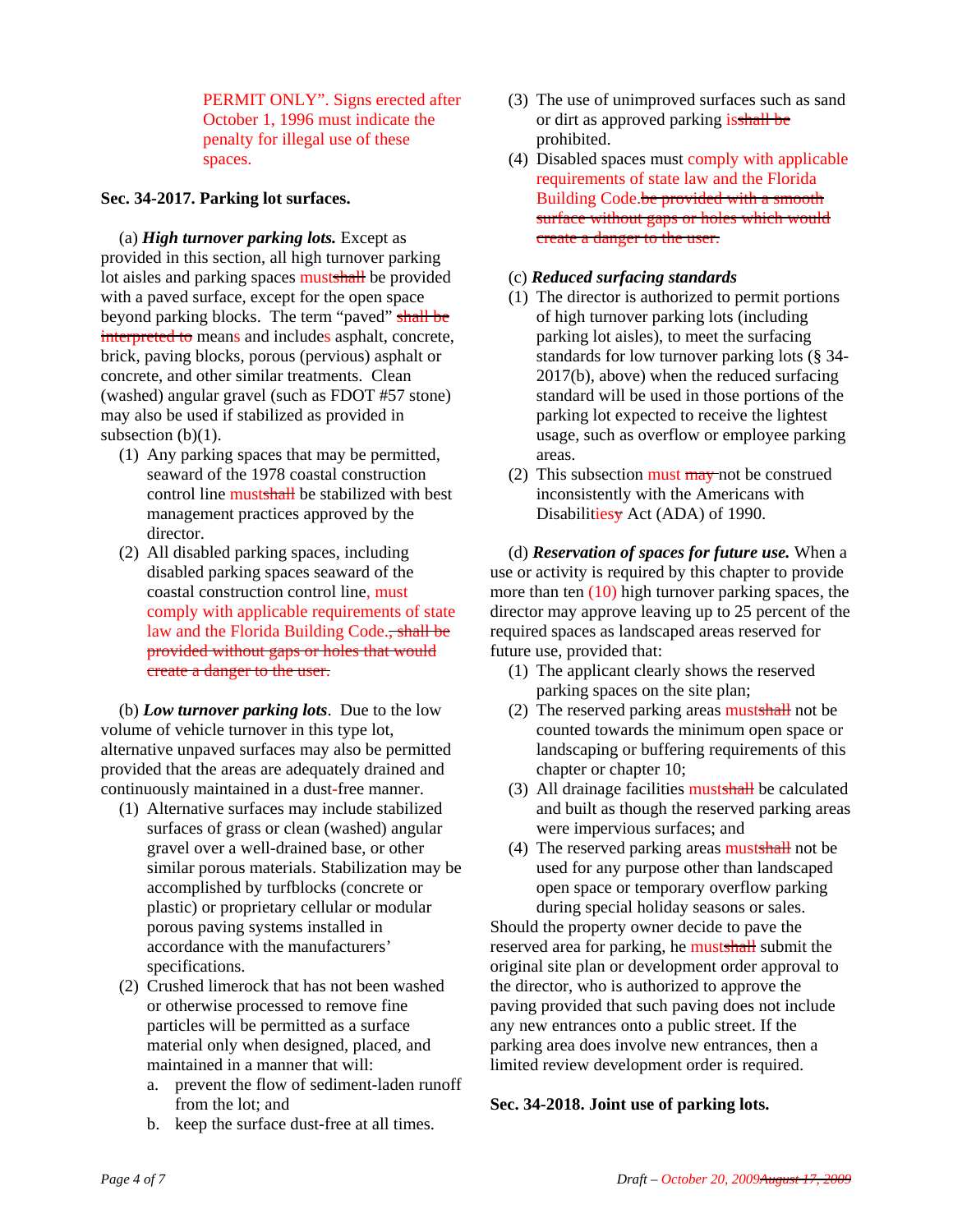(a) A single-purpose parking lot can provide some or all of the required parking spaces for two or more unrelated businesses, provided that such jointuse parking lot:

- (1) is built on a parcelsite where a commercial parking lot is permitted, and
- (2) is placed on the parcelsite so as not to violate any applicable build-to lines or block visibility of vehicles (see § 34-3131), and
- (3) is built to the same standards as singlepurpose parking lots, and
- (4) is located within 750 feet of each businessuse.

(b) The peak parking demands of the different uses must occur at different times. The director may require an applicant to provide a technical analysis of the timing and magnitude of the proposed parking demands.

(c) Applications for joint-use parking lots must include:

- (1) A notarized statement from all property owners involved indicating the use of each property and forecasting that the peak level of activities of each separate building or use which create a demand for parking will occur at different times.
- (2) A draft joint-use parking agreement, acceptable to the town attorney and the director, that:
	- a. specifically identifies the designated spaces that are subject to the agreement;
	- b. includes a statement indicating that the parties understand that these designated spaces cannot be counted to support any use other than those identified in the agreement;
	- c. identifies the current property uses, property owners, and the entity responsible for maintenance of the parking area.
	- d. includes a backup plan to provide sufficient parking if the joint-use parking agreement is violated by either party.
- (3) Upon approval of the agreement by the town attorney and director, the agreement(s) must be recorded in the Lee County public records at the applicant's expense.
- (4) A certified copy of the recorded joint-use parking agreement must be provided to the town before any joint use of parking spaces may commence.

# **Sec. 34-2019. Other use of parking lots.**

(a) Parking spaces that are not in daily use and are located in parking lots having ten (10) or more parking spaces and meeting the other requirements of this division may be rented to the general public during peak periods.

(b) The following structures and uses may be approved in parking lots by the director provided that a site plan is submitted showing that the structure will not reduce the parking spaces required for the principal use, or create a traffic or pedestrian hazard:

- (1) Charitable or other similar dropoff collection stations.
- (2) Aluminum can or other similar receiving machines or facilities.
- (3) Photo pickup stations.
- (4) Telephone booths and pay telephone stations.
- (5) Automatic teller machines (ATMs).
- (6) Other similar uses which do not unreasonably interfere with the normal functioning of the parking lot.

(c) Except as provided in this section and for ancillary temporary uses as provided in § 34-3048, required parking areas mustshall not be utilized for the sale, display, or storage of merchandise, or for repair, dismantling, or servicing of any vehicles or equipment. This subsection does not shall not be interpreted to prohibit a residential property owner from the occasional servicing of his own noncommercial vehicle or conducting normal residential accessory uses.

# **Sec. 34-2020. Required parking spaces.**

*No changes.*

# **Sec. 34-2021. Reserved**

*No changes.*

# **Sec. 34-2022. Seasonal parking lots.**

(a) Temporary use permits (see  $\S$   $\S$   $34-3041$ , and 34-3050) may be issued for seasonal parking lots. Approval of seasonal parking lots can be Each permitted seasonal shared parking lot may operate for a single period of up to 8 months long, commencing on November 15 and continuing until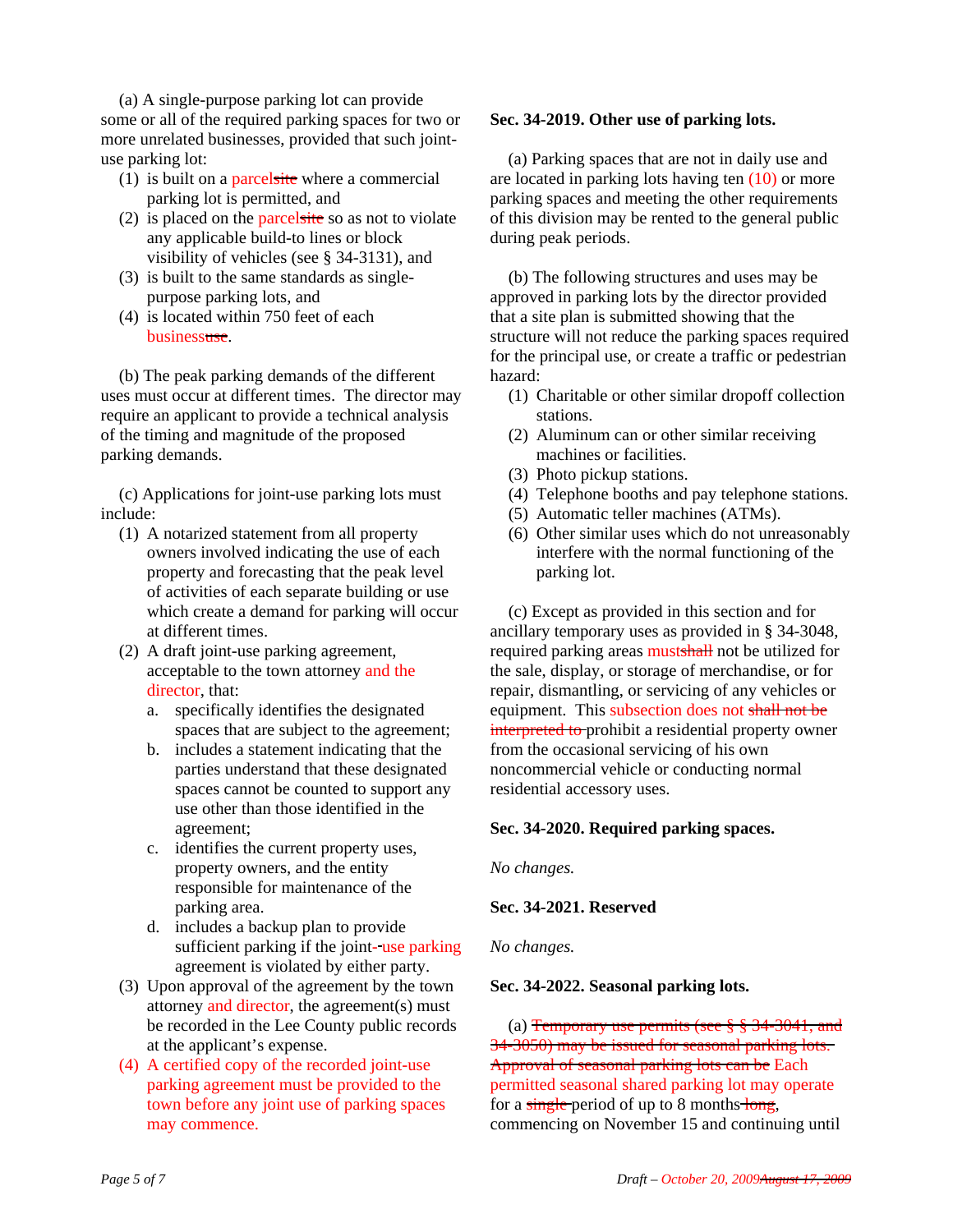July 15 of the immediately following year. Prior to commencing its operation for all or any portion of each 8-month period beginning November 15 and ending July 15 of the succeeding year, a seasonal shared parking lot must obtain a seasonal parking lot permit in compliance with this section. (subsection  $34-2022(b)$ ); or for a singleperiodofupto3yearsonayear-around basis (subsection  $34-2022(c)$ ). For purposes of this section, temporary use permits for seasonal parking lots may also be issued for all or part of such time period and shall not be limited to 30 days as set forth in § 34-3041(d).

(b) A seasonal parking lot approved for a single period of up to 8 months A seasonal parking lot must comply with the following regulations in order to obtain a seasonal parking lot permit:

- (1) A seasonal parking lot shall only be permitted in accordance with Article III, Division 2 of this chapter, or in a planned development zoning district where a shared permanent parking lot or seasonal parking lot is included in the approved schedule of useson commercially zoned property.
- (2) Ingress and egress to seasonal parking lots mustshall not be through a residential neighborhood or residentially zoned district.
- (3) The applicant must submit to the director a parking plan, drawn to scale, indicating but not limited to the following: the location of access points, ropes, and posts, and the circulation pattern within the parking lot.
- (4) Individual spaces in seasonal parking lots do not need to be delineated provided the end of each space and all aisles are clearly delineated with temporary posts and ropes.
- (5) Seasonal parking lots do not need to be surfaced, but must and may be maintained as a grass area or otherwise in a dust-free manner.
- (6) Seasonal parking lots must shall be designed so as to permit vehicles exiting the lot to enter the street right-of-way in a forward motion. The seasonal parking lot, where applicable, must shall utilize an existing entrance or exit, except that  $\theta$  additional traffic must not shall be directed onto residential streets. Where no access exists, a parking lot plan showing an acceptable temporary access point(s) may be approved by the director.
- (7) If the seasonal parking lot is to be used at night, adequate lighting must shall be provided for the driveway's ingress and egress points. The lighting must shall be directed to eliminate glare on any other use and must comply with applicable sea turtle lighting restrictions provided in ch. 14.
- (8) The seasonal parking lot must shall be secured in a manner which will not permit ingress and egress except during the designated hours of operation.
- (9) The seasonal parking lot must shall not adioin or be less than ten  $(10)$  feet from residential uses or residentially zoned property.
- (10) The seasonal parking lot must be supervised by a parking attendant during its posted hours of operation. A parking attendant shall be required during the posted hours of operation of the seasonal parking lot.
- $(11)$  The seasonal parking lot must shall only be used for the parking of operable motor vehicles, with no overnight parking or camping.
- $(12)$  The maximum hHours of operation shall be from must begin no earlier than 7:00 AM until and end no later than 10:00 PM, unless extended by the director in writing.
- (13) The parking spaces created through the approval of seasonal parking lots must shall not be used for calculating off-street parking requirements as set out in § 34- 2020.
- (14) Intersections of parking lot entrances and exits with street rights-of-way and street easements must comply with § 34-3131. At intersections of parking lot entrances or exits with a street right-of-way or easement, no obstruction shall be planted or erected which materially obstructs the driver's view of approaching traffic or pedestrians (see § 34-3131).
- (15) Seasonal parking lot signs must comply with requirements for commercial development signs in § 30-151, except that the signs may remain in use for the duration of the temporary use permit. These signs must be created and displayed in a professional manner. The director town manager may require the removal of any signs that do not comply